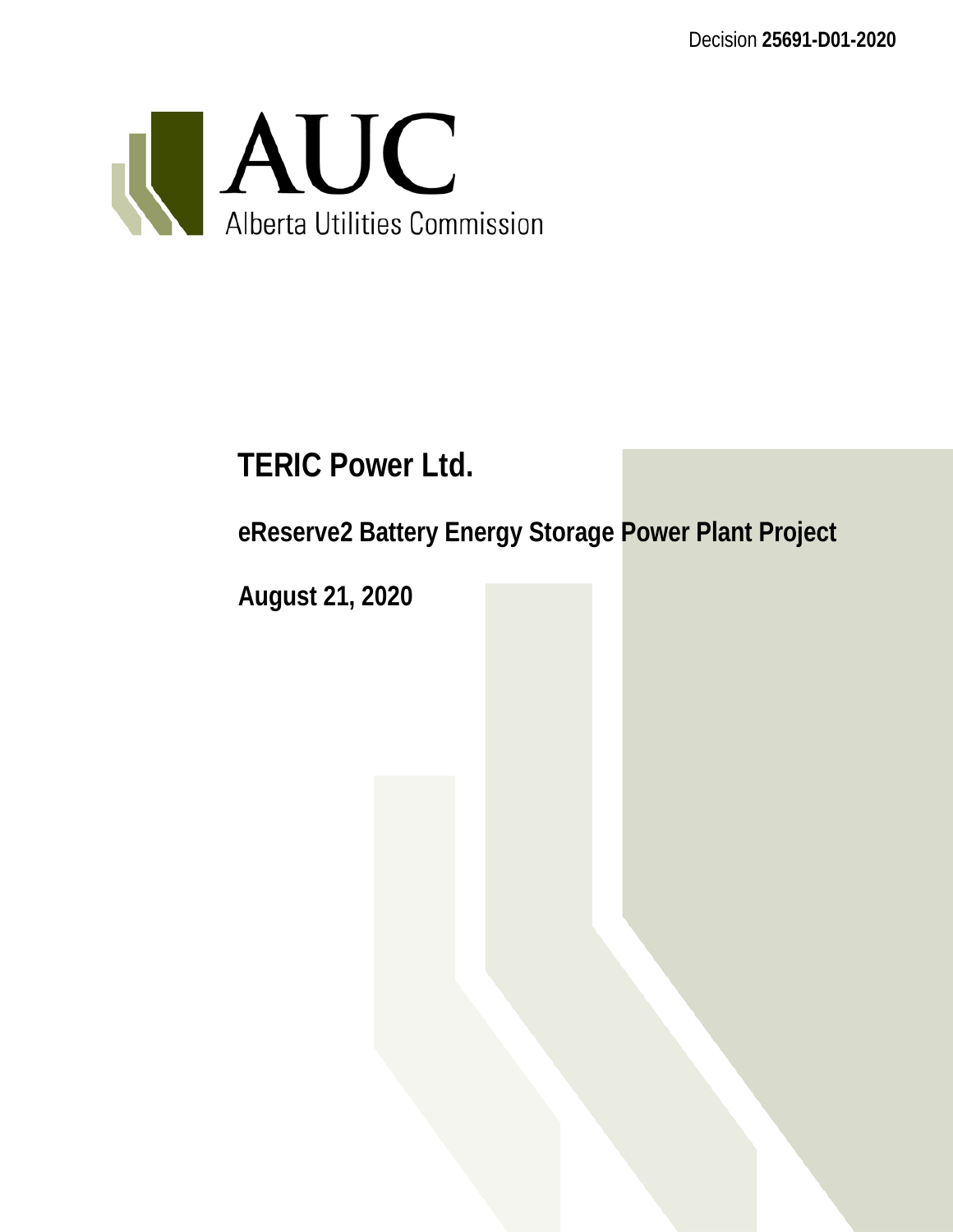#### **Alberta Utilities Commission**

Decision 25691-D01-2020 TERIC Power Ltd. eReserve2 Battery Energy Storage Power Plant Project Proceeding 25691 Application 25691-A001

August 21, 2020

Published by the: Alberta Utilities Commission Eau Claire Tower 1400, 600 Third Avenue S.W. Calgary, Alberta T2P 0G5

|          | Telephone: 310-4AUC (310-4282) in Alberta       |
|----------|-------------------------------------------------|
|          | 1-833-511-4AUC (1-833-511-4282) outside Alberta |
| Email:   | $info@$ auc.ab.ca                               |
| Website: | www.auc.ab.ca                                   |

The Commission may, within 30 days of the date of this decision and without notice, correct typographical, spelling and calculation errors and other similar types of errors and post the corrected decision on its website.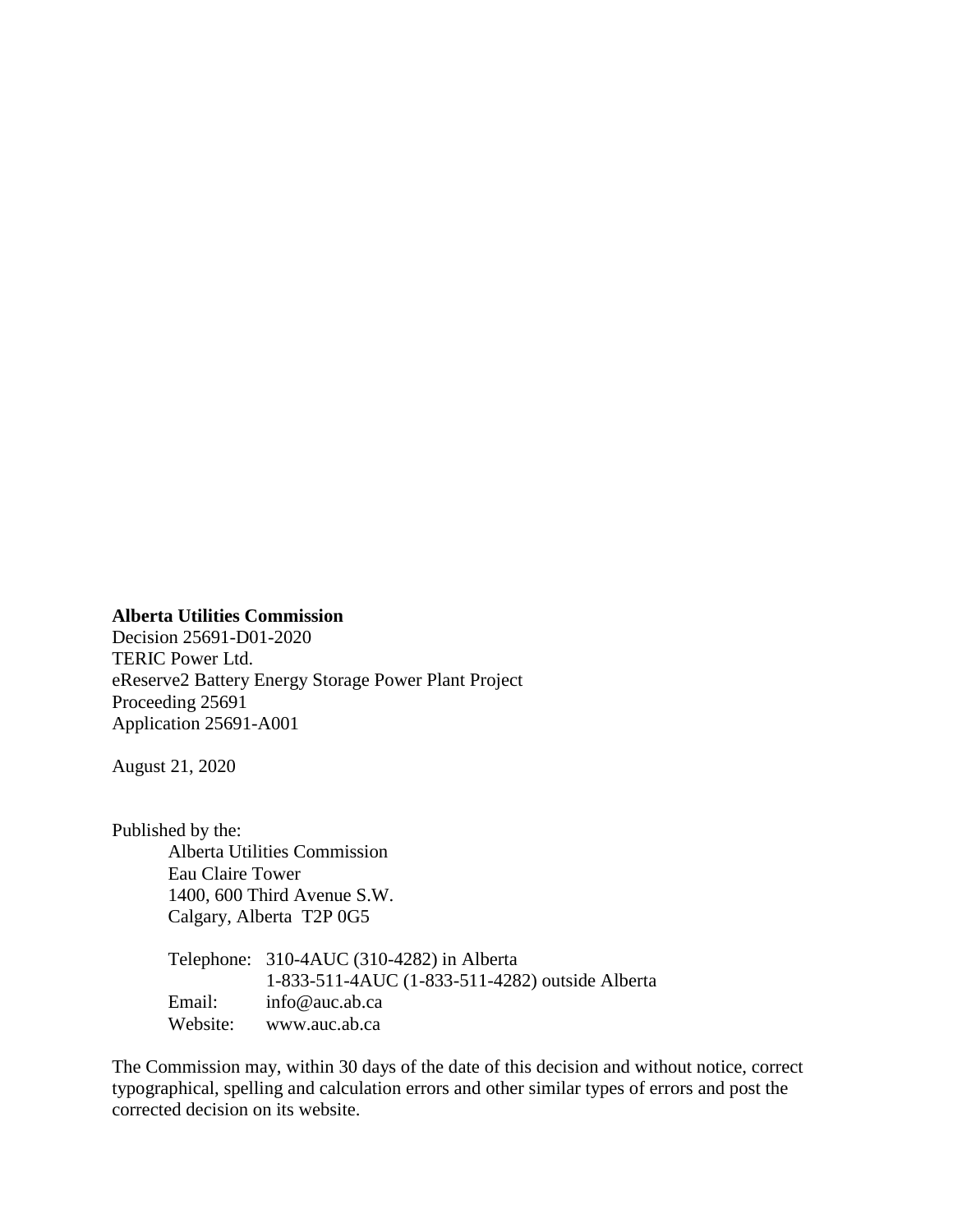## **TERIC Power Ltd. Proceeding 25691 eReserve2** Battery Energy Storage Power Plant Project Application 25691-A001

**Decision 25691-D01-2020**

#### **1 Decision summary**

1. In this decision, the Alberta Utilities Commission considers whether to approve an application from TERIC Power Ltd. to construct and operate the eReserve2 Battery Energy Storage Power Plant Project, and to interconnect the facility to FortisAlberta Inc.'s distribution system.

2. For the reasons outlined in this decision, the Commission finds that approval of the project is in the public interest having regard to the social, economic, and other effects of the project, including its effect on the environment.

### **2 Introduction**

3. TERIC Power Ltd. applied to the Commission for approval to construct, operate and interconnect a 20-megawatt (MW) battery energy storage facility, designated as eReserve2 Battery Energy Storage Power Plant Project (the project). TERIC sought approval of the project as a power plant, pursuant to Section 11 of the *Hydro and Electric Energy Act* and to connect it to FortisAlberta Inc.'s 25-kilovolt distribution system pursuant to Section 18 of that act. The application was registered on June 26, 2020, as Application 25691-A001.

4. The Commission provided notice of the application in accordance with Rule 001: *Rules of Practice*. No statement of intent to participate (SIP) was received in response to the notice.

#### **3 Discussion**

5. The project would consist of 14, 1.5-MW (approximately) lithium-ion battery modules with a total nameplate storage energy capacity of 20 MW-hours. The modules would be arranged in groups of two and each group would be paired with a step-up transformer. The modules would be housed in a building with a heating, ventilation and air conditioning system as well as communications equipment and interface boards.

6. The proposed project would be sited on approximately eight acres of privately owned and cultivated land and located in the Municipal District of Wainwright No. 61, approximately 20 kilometres north of the village of Irma in the southeast quarter of Section 11, Township 48, Range 9, west of the Fourth Meridian.

7. TERIC stated that it developed and conducted a participant involvement program in accordance with Rule 007: *Applications for Power Plants, Substations, Transmission Lines, Industrial System Designations and Hydro Developments* and AUC Bulletin 2020-13: *Interim*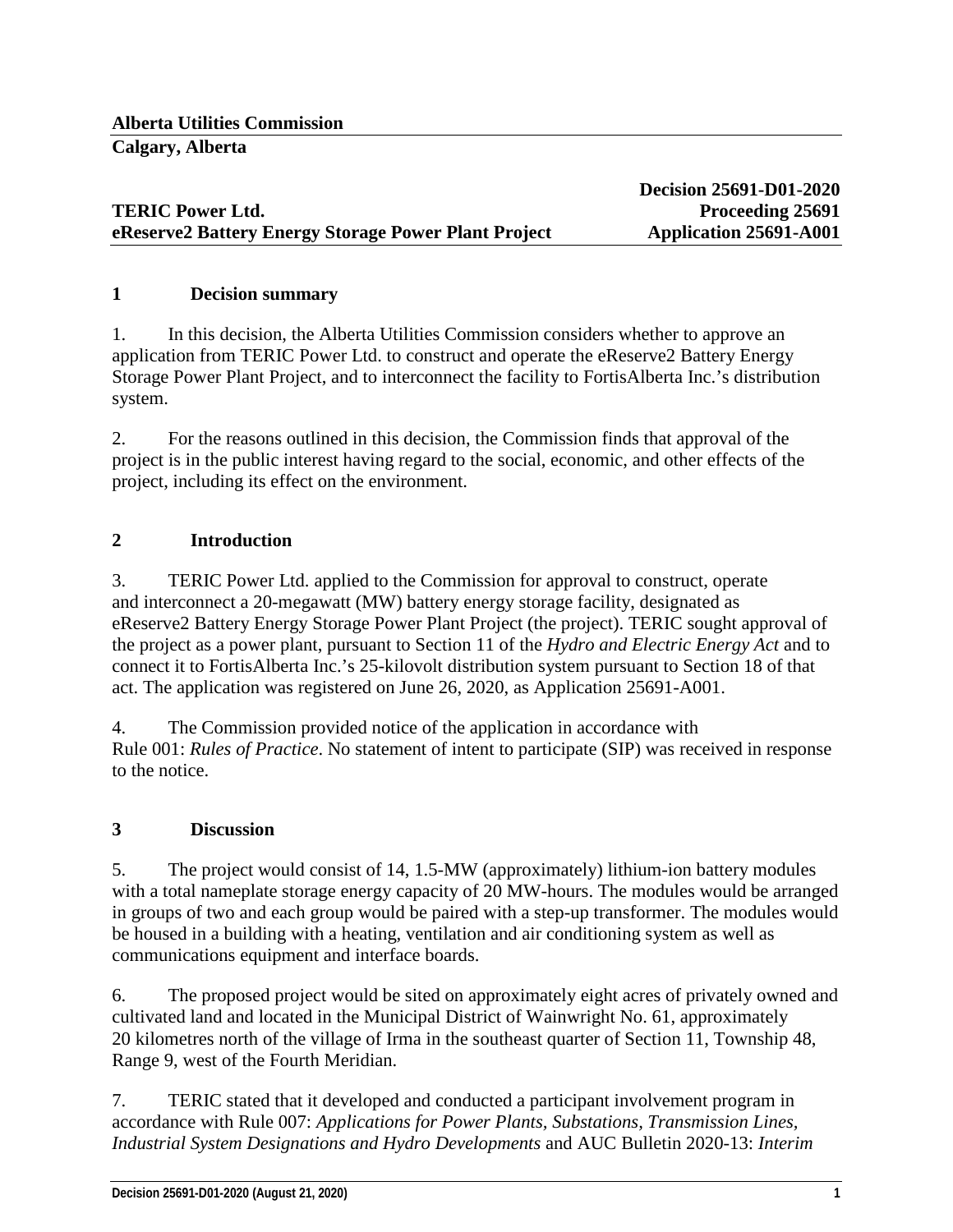*changes to AUC participation involvement program and related information requirement*; one-on-one phone consultation was conducted with landowners, residents and occupants within 800 metres of the project and notification was provided to stakeholders within two kilometres of the project, including landowners, residents and occupants, leaseholders and other interest holders. TERIC also advertised and conducted a virtual community open house, accessible online or by phone to engage other potentially affected stakeholders outside of the two kilometres of the project's boundary. The Municipal District of Wainwright No. 61 provided TERIC with an acknowledgement of notification and verification of non-objection for the project.**[1](#page-3-0)**

8. TERIC indicated that it had a telephone meeting with the fire chief of the Village of Irma Fire Services about the project. Project plans, including the project's emergency response plan (ERP) were introduced during the discussion with the fire chief, who determined that no changes to the project's ERP were required. TERIC committed to including the Village of Irma Fire Department in all project updates and other communications about the project.**[2](#page-3-1)**

9. TERIC submitted a noise impact assessment for the project that identified the fans and transformers as the main sound sources. For the purposes of the noise assessment, the transformers were assumed to be operating at full load at all times, while the fans were assumed to be operating at full load during the daytime period and at 60 per cent during the nighttime period. The assessment predicted that the maximum sound levels from the project would not result in any net increase beyond the existing baseline sound levels. TERIC stated that the project is predicted to comply with both the daytime and nighttime permissible sound levels as defined in Rule 012: *Noise Control*. TERIC confirmed that the fan load operating capacity would not exceed 60 per cent during nighttime hours, and that it was designed as such to avoid affecting the battery facility's performance or operation.**[3](#page-3-2)**

10. TERIC contracted Bear Tracks Environmental Services (2015) Ltd. to complete an environmental assessment report for the project. Bear Tracks concluded that the project area contains minimal habitat deemed suitable to wildlife species but that there is some suitable wildlife habitat in the area. It also concluded that the operation of the project is anticipated to have limited residual environmental effects.**[4](#page-3-3)** TERIC committed to following all recommended mitigation and best management practices noted in Bear Tracks' report, as well as applicable guidelines and standards.

11. TERIC stated that an *Environmental Protection and Enhancement Act* industrial approval application is not required. It contacted Alberta Environment and Parks (AEP) to receive feedback on any mitigation or monitoring measures that AEP might recommend, however, AEP did not provide any feedback or recommendations beyond the requirements identified in TERIC's environmental assessment report.

12. TERIC submitted that because the project site is on freehold disturbed lands that have no listed or recorded historical resource value, an application for *Historical Resources Act* clearance is not required.

<span id="page-3-0"></span> $\overline{a}$ <sup>1</sup> Exhibit 25691-X0013, Participant Involvement Program, PDF pages 67 to 76.<br><sup>2</sup> Exhibit 25601 Y0014, TEBIC Power eBosonic2, ALIC Bulo 007 Application I.

<span id="page-3-1"></span><sup>&</sup>lt;sup>2</sup> Exhibit 25691-X0014, TERIC Power eReserve2 AUC Rule 007 Application, PDF page 6.<br><sup>3</sup> Exhibit 25601 Y0020, Begrenze to ID, TERIC AUC 2020UJU 06,001 to 004, PDF page 2

<span id="page-3-2"></span><sup>&</sup>lt;sup>3</sup> Exhibit 25691-X0020, Response to IR - TERIC-AUC-2020JUL06-001 to 004, PDF page 2.<br>4 Exhibit 25601 X0002 Environmental Assessment PDF page 20

<span id="page-3-3"></span>**<sup>4</sup>** Exhibit 25691-X0002, Environmental Assessment, PDF page 29.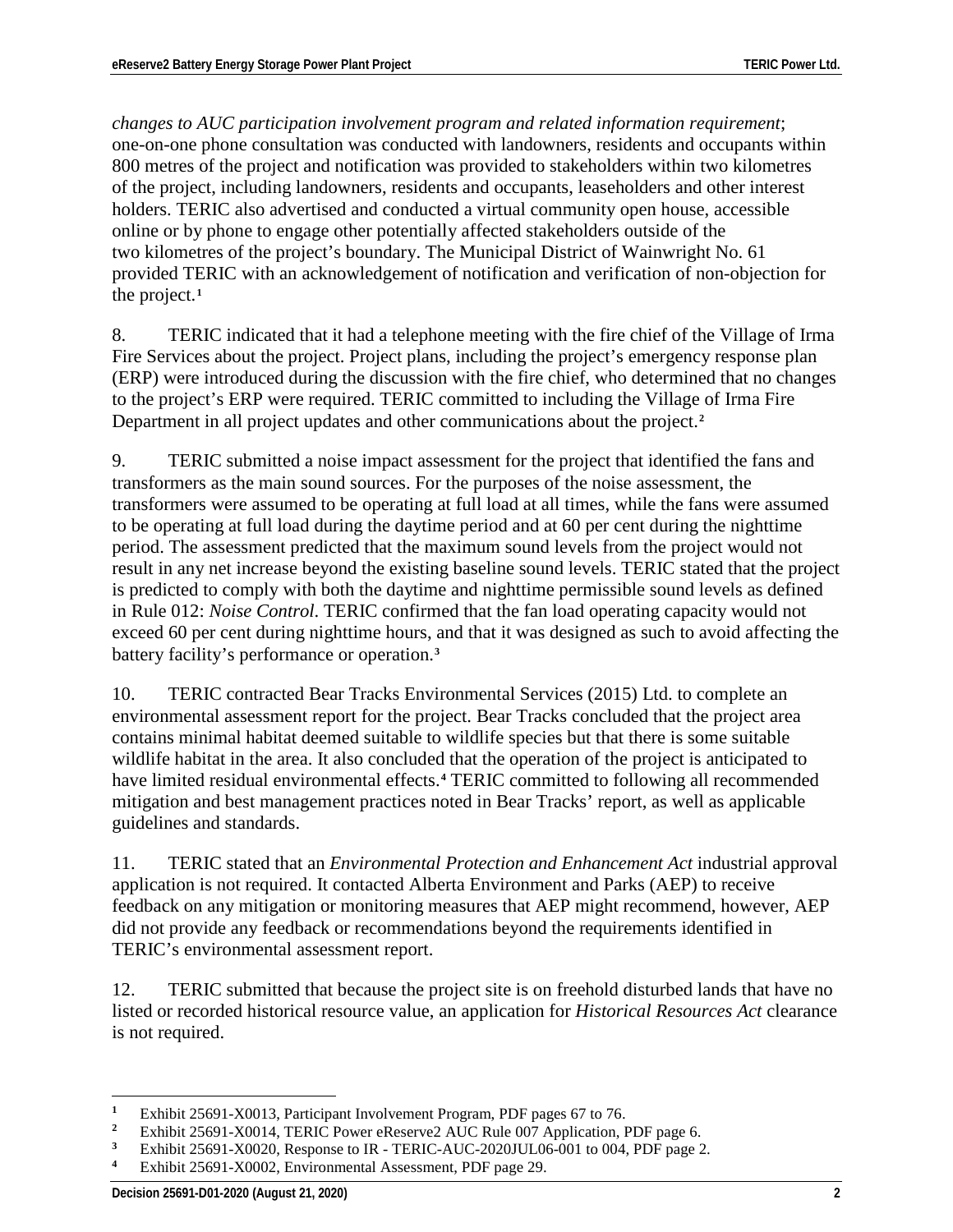13. TERIC stated that although its equipment supplier, make and model of the battery storage components have not been formally selected, it expects that the project would use lithium-ion battery modular units such as Tesla Megapacks or similar.

14. TERIC explained that the battery system is designed and tested to be resistant to single cell thermal runaway propagation. If a site fire occurs, it would be managed by standard fire service response equipment that utilizes water as a fire suppressant.**[5](#page-4-0)**

15. TERIC indicated that the expected lifespan of the project is 20 years and that it plans to recycle batteries within North America at the project's end of life. The materials recovered from the battery modules would include nickel, cobalt, copper, aluminum, steel and lithium, for further refinement and use in new applications.**[6](#page-4-1)**

16. TERIC committed to follow guidelines similar to AEP's *Conservation and Reclamation Directive for Renewable Energy Operations* (C&R Directive). TERIC stated that it has protocols in place to ensure that sufficient funds are available for decommissioning and reclamation at the project's end of life.**[7](#page-4-2)**

17. The battery energy storage facility would be charged from and discharged to the Alberta Interconnected Electric System (AIES) through an interconnection point with FortisAlberta's 25-kilovolt distribution system. TERIC received a letter from FortisAlberta stating that it was prepared to allow the interconnection of the project to its distribution system.**[8](#page-4-3)**

18. TERIC stated that it has been having regular conversations with the Alberta Electric System Operator (AESO) about the project and that the project is currently in Stage 1 of the AESO's connection process. It confirmed that the project would participate in both the energy market and the ancillary services market. TERIC added that the AESO had not expressed any concerns with the interconnection proposal or the project in general.**[9](#page-4-4)**

19. If granted approval by the Commission, TERIC plans to start construction work in April 2021. It anticipates completing project commissioning and testing in June 2021, with the expected in-service date in the early third quarter of 2021.

# **4 Findings**

20. TERIC applied to the Commission to have its proposed battery energy storage facility approved as a power plant. The facility would not be associated with any other existing or proposed power plant and the battery modules would be charged from, and discharge energy to, the AIES through an existing feeder at FortisAlberta's Buffalo Creek 526S Substation.

21. The Commission considered the issue of whether a stand-alone battery energy storage facility was a power plant or generating unit as that term is defined in the *Hydro and Electric Energy Act* in Decision 25205-D01-2020.**[10](#page-4-5)** In that decision, which related to a battery energy

<span id="page-4-1"></span><span id="page-4-0"></span> $\overline{5}$ **<sup>5</sup>** Exhibit 25691-X0014, TERIC Power eReserve2 AUC Rule 007 Application, PDF page 17.

**<sup>6</sup>** Exhibit 25691-X0014, TERIC Power eReserve2 AUC Rule 007 Application, PDF page 18.

<span id="page-4-2"></span>**<sup>7</sup>** Exhibit 25691-X0002, Environmental Assessment, PDF page 33.

<span id="page-4-3"></span>**<sup>8</sup>** Exhibit 25691-X0011, DFO Letter of Non-Objection.

<span id="page-4-5"></span><span id="page-4-4"></span>**<sup>9</sup>** Exhibit 25691-X0014, TERIC Power eReserve2 AUC Rule 007 Application, PDF pages 16 and 17.

**<sup>10</sup>** Decision 25205-D01-2020: TERIC Power Ltd. - eReserve1 Battery Energy Storage Power Plant Project, Proceeding 25205, Application 25205-A001, April 6, 2020.